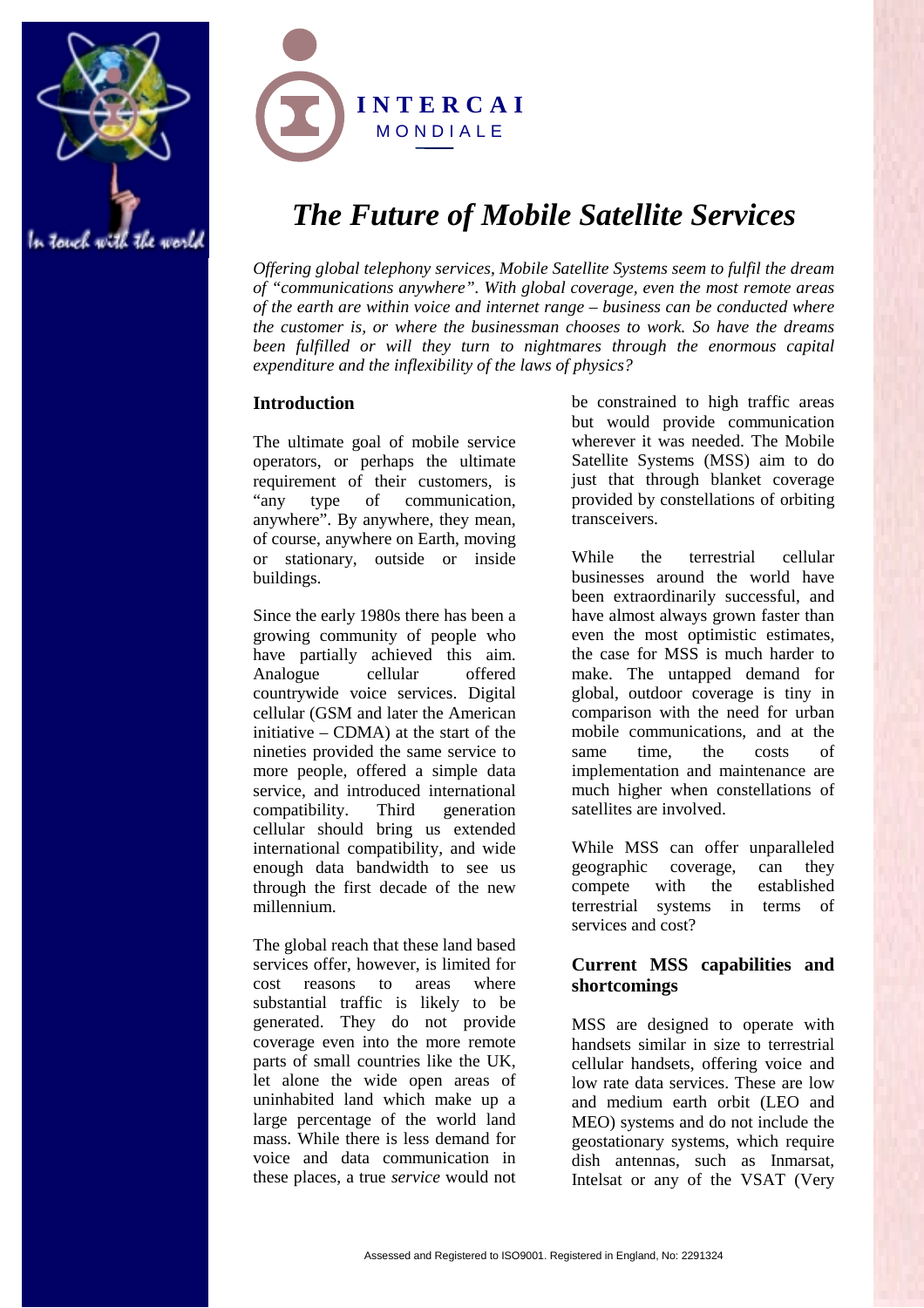| <b>SYSTEM</b> | <b>SATELLATES</b>  | TYPE                                  |
|---------------|--------------------|---------------------------------------|
|               |                    |                                       |
| Iridium       | 66 active, 5 spare | LEO Low Earth Orbit - (150-250 km)    |
|               |                    |                                       |
| ICO           | 10 active, 2 spare | MEO Medium Earth Orbit - (450-800 km) |
|               |                    |                                       |
| GlobalStar    | 48 active          | LEO                                   |

Small Aperture Terminal) systems. They also do not include the "Internet in the sky" data systems such as Teledesic or SkyBridge, which also require dishes. There are 3 commercial systems in, or nearing, operation. Iridium opened service in the last quarter of 1998 while ICO and Globalstar are expected to start service this year.

All the systems provide almost 100% global geographic coverage, but the services they offer today are somewhat less than terrestrial cellular:

- speech at a lower bit rate than digital cellular, potentially poorer quality especially in poor signal conditions
- data at 4.8kbps, half the rate of GSM which itself is considered far too slow for today's requirements (fixed wireline offers 33.6 to 56kbps depending upon the modem employed)
- direct satellite to handset communication is unavailable indoors: the antenna must be located with a clear line of sight to a fair proportion of the sky

In addition to this, satellite systems rely upon a very low power uplink, limiting the bandwidth that can be supported in this direction, despite having larger antennas than cellular handsets. The result will be that, as satellite systems improve functionality, it is likely that an uplink/downlink asymmetry will evolve.

This will permit the requesting and downloading of large files to an attached computer, or perhaps database contents for field workers. It would, however, preclude two-way video calls or the sending of video images from remote locations back to base which might otherwise be a useful application area.



*Uplink limitations will affect MSS capability*

These shortcomings do not affect all potential users to the same extent. In countries where expectations will be lower, e.g. third world countries with little or no fixed wire or cellular infrastructure, the immediate 100% coverage of a satellite based system, offers a massive improvement. It needn't be available only to the wealthy: community phones offer a whole village communication with the outside world, with installation costs subsidised by the operators, and call charges subsidised by the more far-sighted governments.

Business mobile users who travel extensively are likely to be interested in a system that offers communication coverage wherever they are, even if that communication is only speech and perhaps simple messaging, provided that they can get their usual services when closer to civilisation.

In other words "It's better than nothing."

# **Can MSS functionality be improved?**

The main reason for the inherent low bandwidth of satellite communications is the distance between the terminal and the satellite (hundreds of kilometres) and the frequency of operation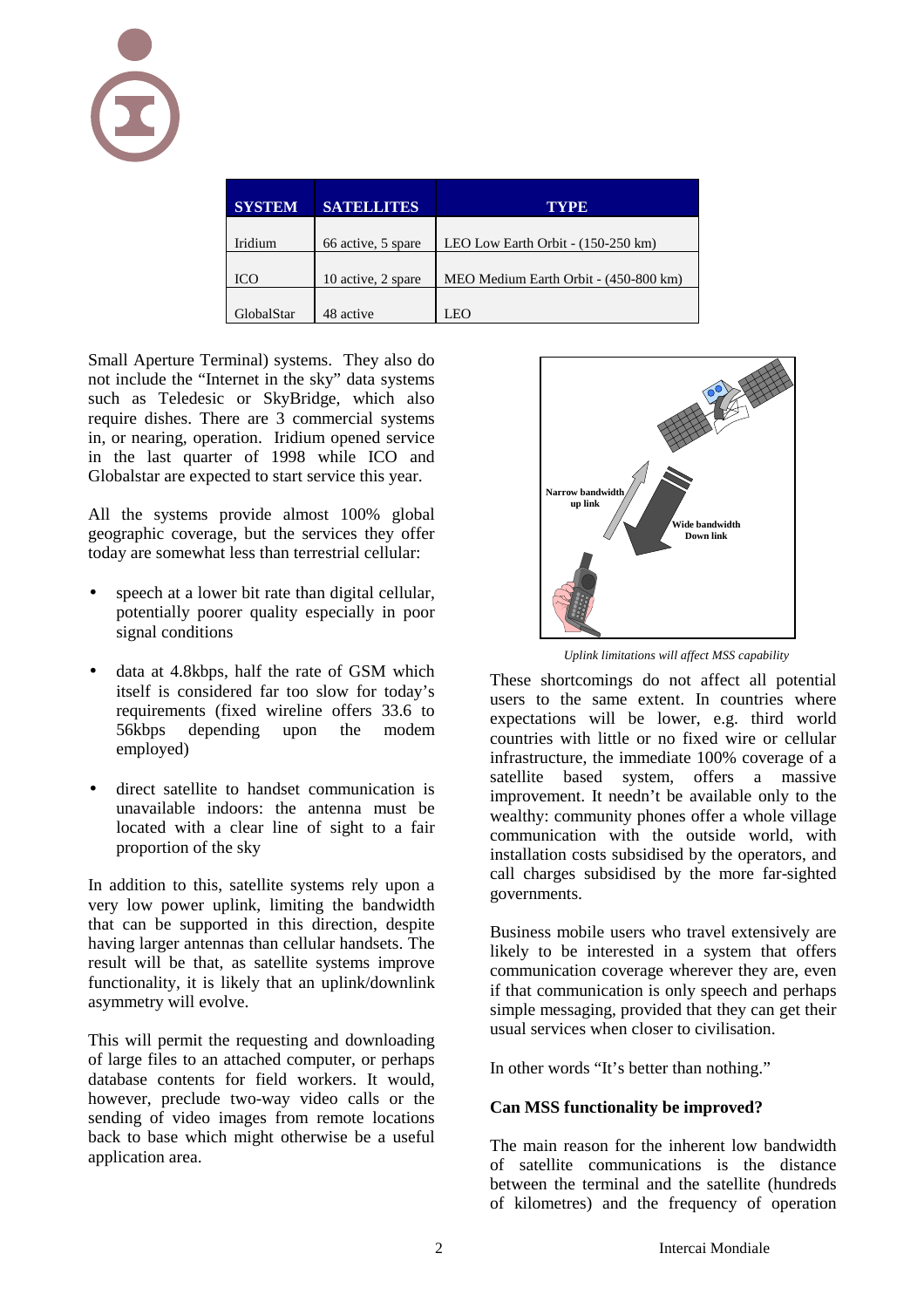

(around 2GHz). While it is possible to develop satellites with more powerful output amplifiers and possibly more sensitive receivers, the terminal will remain the weak link. Higher outputs from a handheld device will increase battery consumption and health risks, while better antenna efficiency, through such developments as electronically steerable beams (phased arrays), are still some years away.

MSS systems whose orbiting functionality is simple (i.e. so called "bent pipes"- which are just amplifiers in space with perhaps some signal shaping to lower the received bit error rate) are more likely to accommodate future developments. Evolution of the technology such as GPRS, the introduction of packet based services within GSM, could be added later because the functionality can be added in the ground based infrastructure without affecting the satellites. This would at least permit a moderate increase in bandwidth in both up and down links.

The basic problem of the line of sight requirement between the terminal and the satellite must be addressed. Perhaps the introduction of a separate antenna unit placed on a windowsill or somewhere with greater sky visibility, and a short-range radio link ("Blue Tooth" is a new standard that could provide this) to the terminal itself, would fulfil this role.

Even with these technology improvements however, a gap between terrestrial systems and satellite systems will still remain. It is unlikely in

#### **Overcoming the line of sight problem**

One approach would be that the active antenna unit would normally form the top section of the handset (see diagram). For normal outdoor use, the handset would operate like any other cellular handset. When indoors however, the signal strength from a satellite is just too small (and the uplink signal is even more affected) so the active antenna would be unplugged from the top (activating the internal electronics) and placed in a location that has reasonable sky visibility. The detached unit would receive sufficient signal strength to interface with the satellite, while a second, short range, radio link would connect the unit to the main part of the handset. If the short range link were wireless (as opposed to infrared for example) then an inbuilding range of several tens of metres could easily be achieved. It should then be possible to operate in precisely the same way as when the handset is out of doors. A safety feature could be built in so that if the handset lost contact with the remote antenna it would alert the user. This would reduce the probability of leaving the building without reattaching the remote antenna.

the foreseeable future that Mobile Satellite Systems will be able to offer functionality that can be considered comparable with terrestrial cellular.

## **Market size and commercial viability**

There is a lack of published data relating to the potential market for satellite services, but it is important to put a stake in the ground to establish both the viability of the business, and provide a reference against which other factors and influences can be gauged.

Several recent estimates have suggested that there are between 30 and 50 million potential MSS customers world wide (source: GlobalStar, ICO). Intercai analysis has shown that 30 million subscribers could generate a cumulative revenue of around \$25bn in 10 years assuming a call charge not too dissimilar to cellular today and a \$10 monthly standing charge. This would have to be shared amongst the operators and much of it would be used to maintain the networks, including replacing all the satellites at least once.

It is felt particularly important that call charges should fall to \$1 a minute or less, as this is a serious psychological barrier, and that monthly standing charges should not be high relative to typical monthly call charges (this of course would be subject to bundling and other tariff considerations).

The analysis has not taken handset prices into

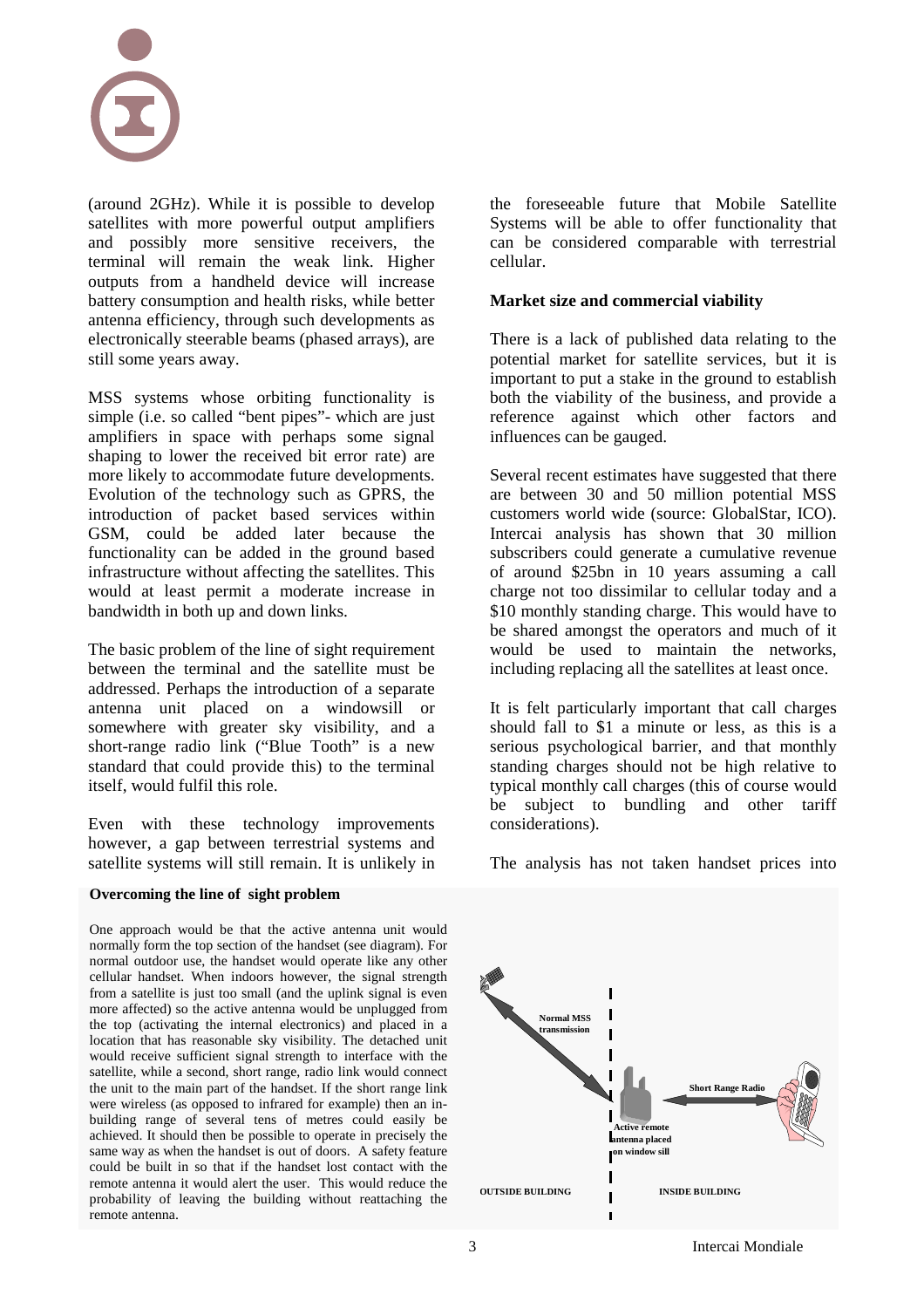

account. To stimulate demand the traditional approach would be to heavily subsidise the handset, and clearly at \$1,000+ today, the price of handsets is a serious stumbling block. Subsidising the cost may improve customer ontake, but it would significantly increase the costs to the operators. The period in the business that subsidies are really needed is at the beginning and this is of course when handset prices are at their highest.

It is expected that volume efficiencies and the sharing of silicon with other technologies (such as GSM) will cause handset prices to fall over the next ten years to around \$100 which will at this point not be a barrier to subscriber ontake. With the published figures for capital that has been raised to start-up the MSS businesses at around \$3-4B each, it is clear that while one or two operators might succeed, it is unlikely that the market can support three.

## **Where does S-UMTS fit in to the picture?**

UMTS is the next generation (3G) of cellular services, specified to deliver up to 2Mbps of packet based communications to an individual user, anywhere within the coverage of the network. It is a truly international standard and will form part of a global initiative providing 3G services anywhere on Earth.

S-UMTS (the satellite part of UMTS) is the next generation of MSS designed to complement T-UMTS (the terrestrial part of UMTS). S-UMTS will aim to provide speech and greater data bandwidth than existing MSS, combined with mobility, to fill more effectively the gap between the terrestrial based services around populated areas of the Earth, and everywhere else. The diagram below illustrates that although costs inevitably go up, the delivered functionality increases at a greater rate.



There are other players in the market to consider too. Little LEOs (systems of small constellation size Low Earth Orbit satellites) offer low data rate and messaging services, and Teledesic and SkyBridge offer wide bandwidth data geared towards Internet access, all further reducing the market size for data and voice (once Voice over IP becomes the norm). While this may provide a greater choice for the customer, it may prevent the rapid integration of satellite services and may even reduce the market size sufficiently to eliminate one of the MSS operators.

The shortcomings of the existing MSS and the reasons for these shortcomings will be, if anything, exaggerated in S-UMTS. The terrestrial systems will have extended the potential services available by a large degree, but the restricting laws of physics will apply equally to S-UMTS as they do today with MSS. There will therefore be a perceived widening of the gap between terrestrial system capabilities and the space borne equivalents.